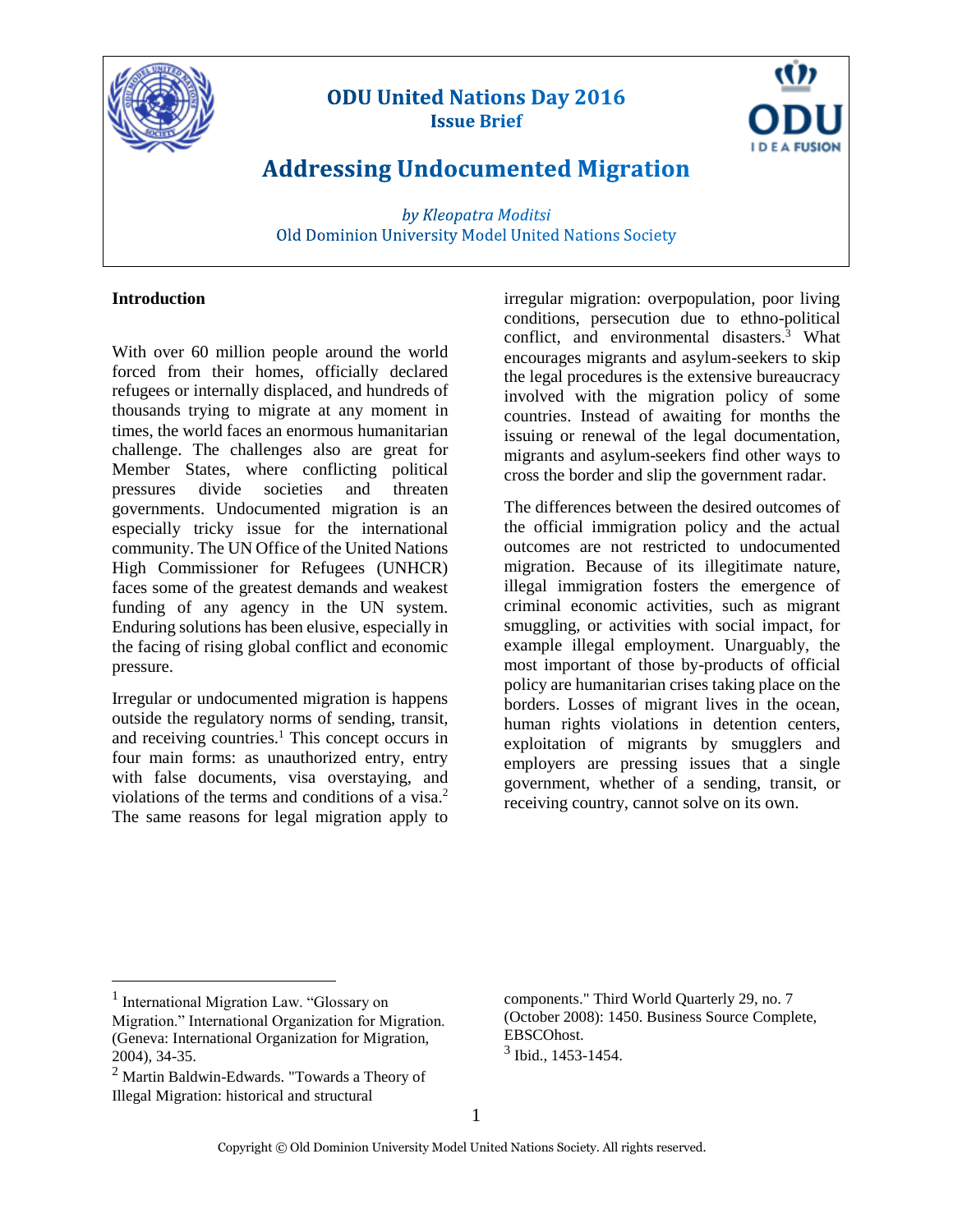



# **Addressing Undocumented Migration**

by Kleopatra Moditsi Old Dominion University Model United Nations Society



Aiding migrants stranded in the Mediterranean

Current discussions include the protection of the human rights of migrants, elimination of migrant exploitation, and the plight of stranded migrants in countries of transit or destination. To achieve that, partnerships at all levels –bilateral, regional and multilateral- and especially between countries involved in the movement of migrants need to be formed and the migration evidence database needs to be strengthened through improving data collection and analysis.

## **History**

Immigration policies exist as an attempt to restrict illegal migration. In general, when destination countries face lack of labor force, domestic interest groups advocate the adoption of more lenient policies. Such interest groups consist of powerful employers, religious and

ethnic group, as well as labor unions. As a result, irregular immigration seems to drop. When public opinion towards immigrants and asylumseekers is negative due to high unemployment and crime rates, destination countries take up stringent policies in order to reduce the flow of immigrants, which encourages undocumented migration. Depending on the prevailing interest of the time, market needs versus public opinion, immigration policies worldwide allow or restrict the free movement of people.

The 20th Century started with waves of regulations and limitations to immigration in the Americas and Europe. In 1907, Japanese immigration became restrictive in the U.S. and soon restrictive immigrant legislations followed in Argentina, Australia, Brazil, Canada, and the UK.<sup>4</sup> During World War I, strict policies were

<sup>4</sup> Ibid., 1450.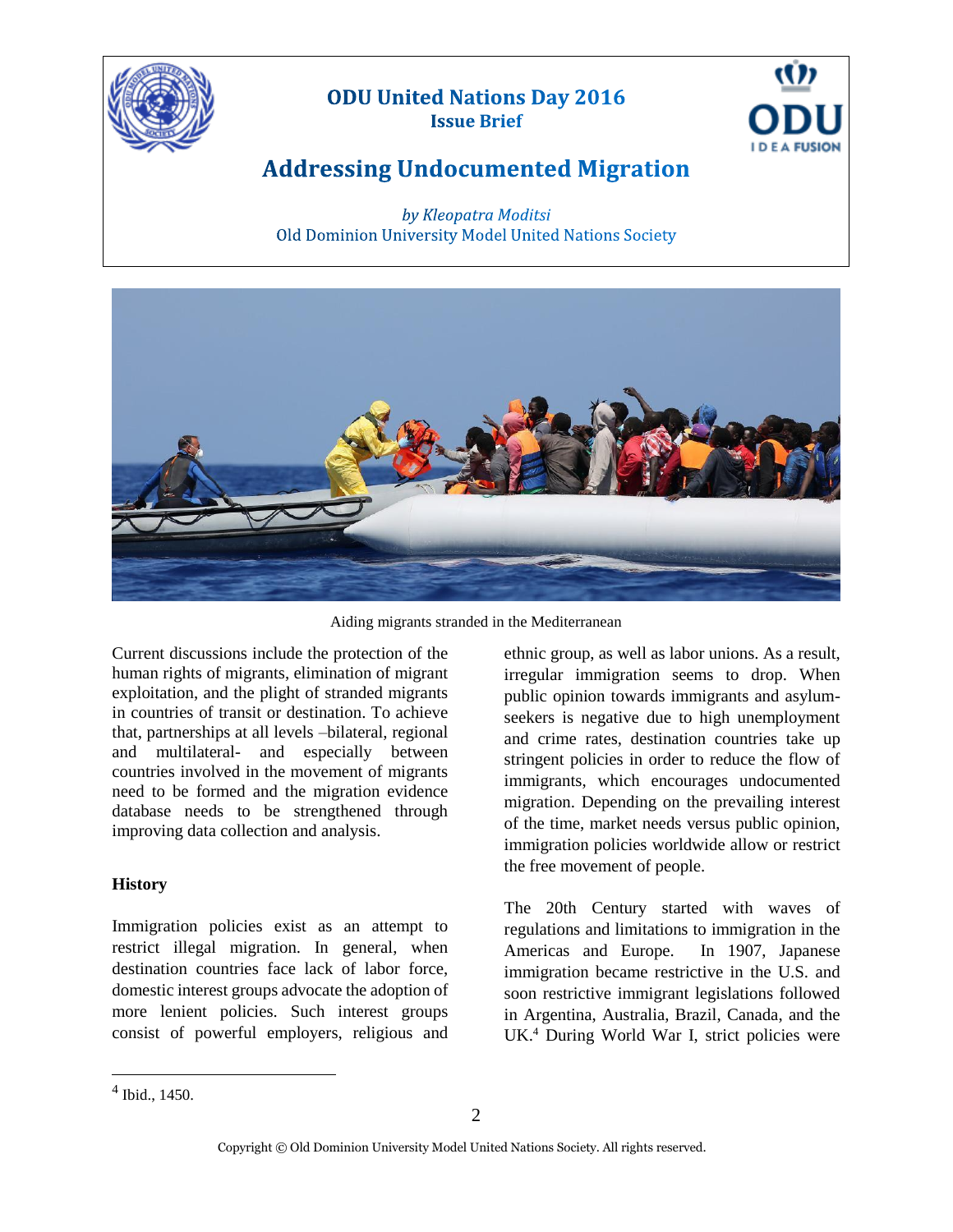developed to monitor the movement of people even on a regional level by Germany, Italy, Portugal, Spain, and the U.S.S.R.<sup>5</sup> At the end of World War I, the **International Labor Organization (ILO)** was established in 1919 to minimize the exploitation of workers in the industrializing nations of the time.<sup>6</sup> Migration from Asia to the Western World decreased in response to the restrictive measures, but movements of people within Asia continued: Japan recruited around 40,000 workers from its then colony, Korea, between 1921 and 1941, and people from densely populated Chinese provinces migrated to Manchuria.<sup>7</sup>

The end of World War II marked the creation of the first international organizations to control and record migration. The European Court of Human Rights and the Geneva Conventions guarantee human rights for migrants, refugees, and asylumseekers.<sup>8</sup> The **International Organization for Migration (IOM)** was created in 1951, known then as the Provisional Intergovernmental Committee for the Movement of Migrants from Europe (PICMME), to help European countries find a resettlement for the estimated 11 million people uprooted by the war.<sup>9</sup> The ILO provided the framework for good practices while hiring temporary labor from foreign countries. During decolonization, European countries received large amounts of workers from Asian countries based on the previous colonial empires: France from Vietnam, the Netherlands from Indonesia, and the UK from the Indian subcontinent and Hong Kong.<sup>10</sup> At this time, Southern Europe was exporting labor too, mainly to Northern Europe. In the Americas, the influx of undocumented migrants from Central America, particularly

 $\overline{a}$ 

Mexico, captured the attention of the government. Undocumented migration or workers with overstaying visas were facing discontent by the locals, but their inexpensive, manual labor was much needed for the markets of the Western World.

At the turn of the millennium, the European Union (EU) adopted the **Schengen Agreement**, which guaranteed the free movement of people within the EU abolishing all internal border controls.<sup>11</sup> This agreement made Northern Europe even more attractive to immigrants, who now aimed at reaching Southern European countries, namely Greece, Italy, Spain, and Portugal. These countries immigration policies became extremely strict leading many immigrants who entered legally to break the conditions of their visas. By 2005, the approximate number of immigrants in Greece was 1.15 million, in Italy 2.5 million, and in Spain 4.8 million.<sup>12</sup> Some of the source countries were: China, India, Pakistan, and Philippines.<sup>13</sup> The rest of the illegal immigrants came from African countries by boat causing major humanitarian crisis. In North America, the influx of undocumented Mexican workers continued unabated, while the abolition of the quota systems captivated the interest of Asian migrants again. Immigrants from Philippines made up the second largest group after Mexico, followed by Indian and Chinese migrants in the US.

#### **Current situation**

What historical data sometimes conceal is the humanitarian aspect of immigration policies. There is a plethora of events or ongoing situations

<sup>5</sup> Ibid., 1451.

<sup>&</sup>lt;sup>6</sup> ILO. "Origins and history." ILO.

<sup>7</sup> Stephen Castles, Mark J. Miller. "Migration in the Asia-Pacific Region." Migrationolicy.org.

<sup>8</sup> Baldwin-Edwards, "Towards a Theory of Illegal Migration," 1451

<sup>&</sup>lt;sup>9</sup> IOM. "IOM History." IOM.

<sup>10</sup> Castles and Miller. "Migration in the Asia-Pacific Region".

<sup>11</sup> European Union. "The Schengen area and cooperation." EUR-Lex

<sup>&</sup>lt;sup>12</sup> Baldwin-Edwards, "Towards a Theory of Illegal Migration," 1451

<sup>&</sup>lt;sup>13</sup> Castles and Miller. "Migration in the Asia-Pacific Region".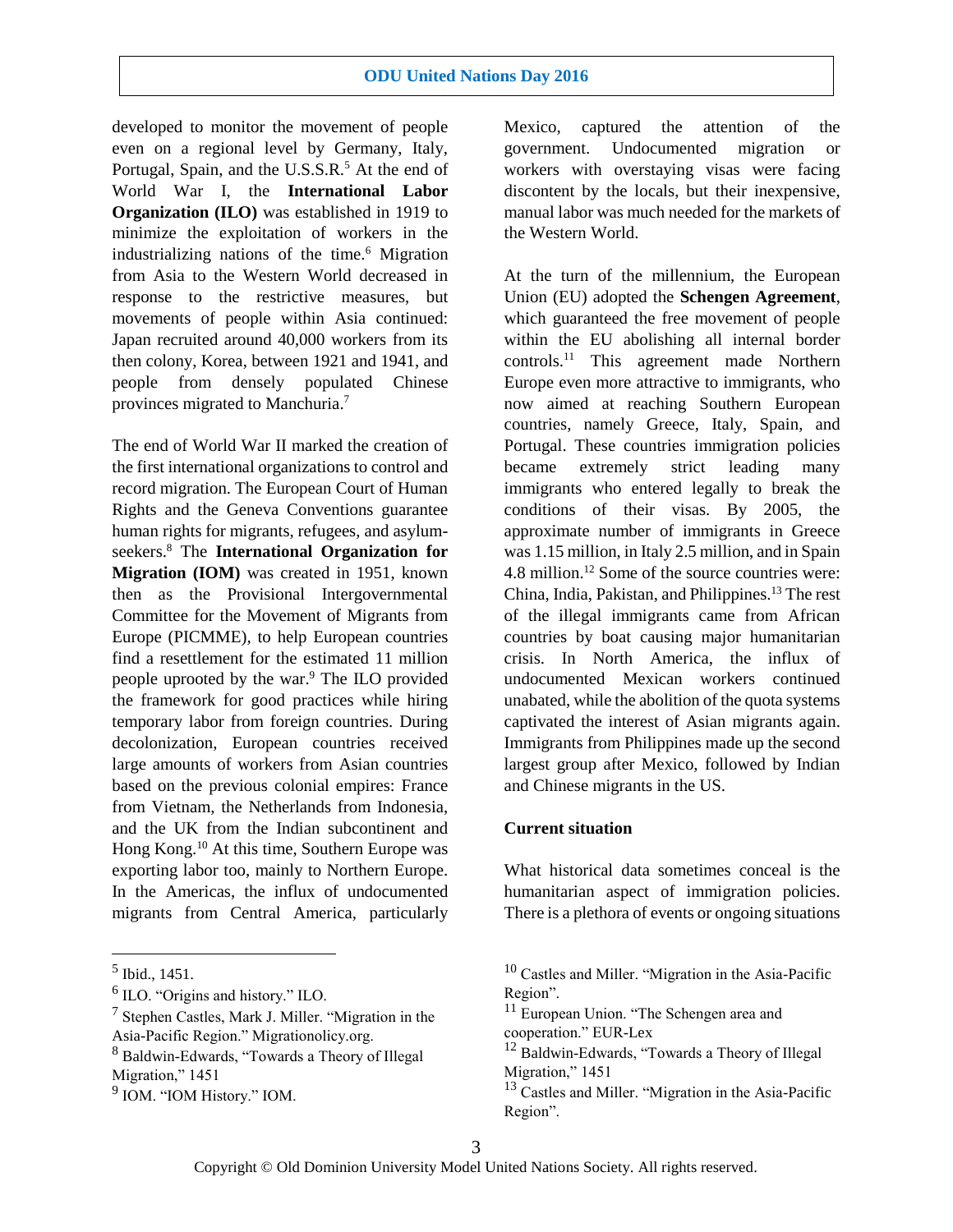that concern undocumented migrants, for example the Roma people in Eastern Europe or the Calais migrant crisis in France. The past couple of years, the world has experienced some unprecedented humanitarian migrant crises. Two such cases, the Mediterranean and the Southeast Asia migrant crisis, have captured global attention, while the issue of undocumented migration in the Americas is not resolved yet. *Mediterranean Migrant Crisis*

"Migrant boat arrivals in Europe top 150,000 in 2015" reported the IOM in July, 2015.<sup>14</sup> The two major countries of arrival are Greece and Italy, counting 75,970 arrivals in Greece and 74,947 in Italy.<sup>15</sup> The main countries of origin for arrivals in Greece are: Afghanistan, Iraq, Pakistan, Somalia, and Syria, with the largest numbers coming from Syria  $(22.582)$ .<sup>16</sup> For Italy, the main countries of origin are Eritrea (18,676), Gambia (3,593), Nigeria (7,897), Somalia (6,334), Sudan  $(3,589)$ , and Syria  $(4,271)$ .<sup>17</sup>

Federico Soda, the Director of the IOM Coordination Office for the Mediterranean in Rome, explained that the screening of migrant to determine their status, whether asylum-seekers or economic migrants, starts in the crowded reception centers of the countries of arrival, since very few migrants carry proper documentation.<sup>18</sup> These boats bring among other people vulnerable individuals, such as victims of trafficking and violence, unaccompanied children, and pregnant women.

Over 1,900 migrants have lost their lives while crossing the Mediterranean, over twice the number recorder in 2014, since overweight boats sink before reaching shore.<sup>19</sup> National coastguards in cooperation with EU border control ships (Frontex), part of the EU's Operations 'Triton' and 'Poseidon', have managed to save thousands of migrant lives.<sup>20</sup>



| <sup>14</sup> IOM. "Migrant Boat Arrivals in Europe Top | $17$ Ibid. |
|---------------------------------------------------------|------------|
| 150,000 in 2015." IOM                                   | $18$ Ibid. |
| $15$ Ibid.                                              | $19$ Ibid. |
| $16$ Ibid.                                              | $20$ Ibid. |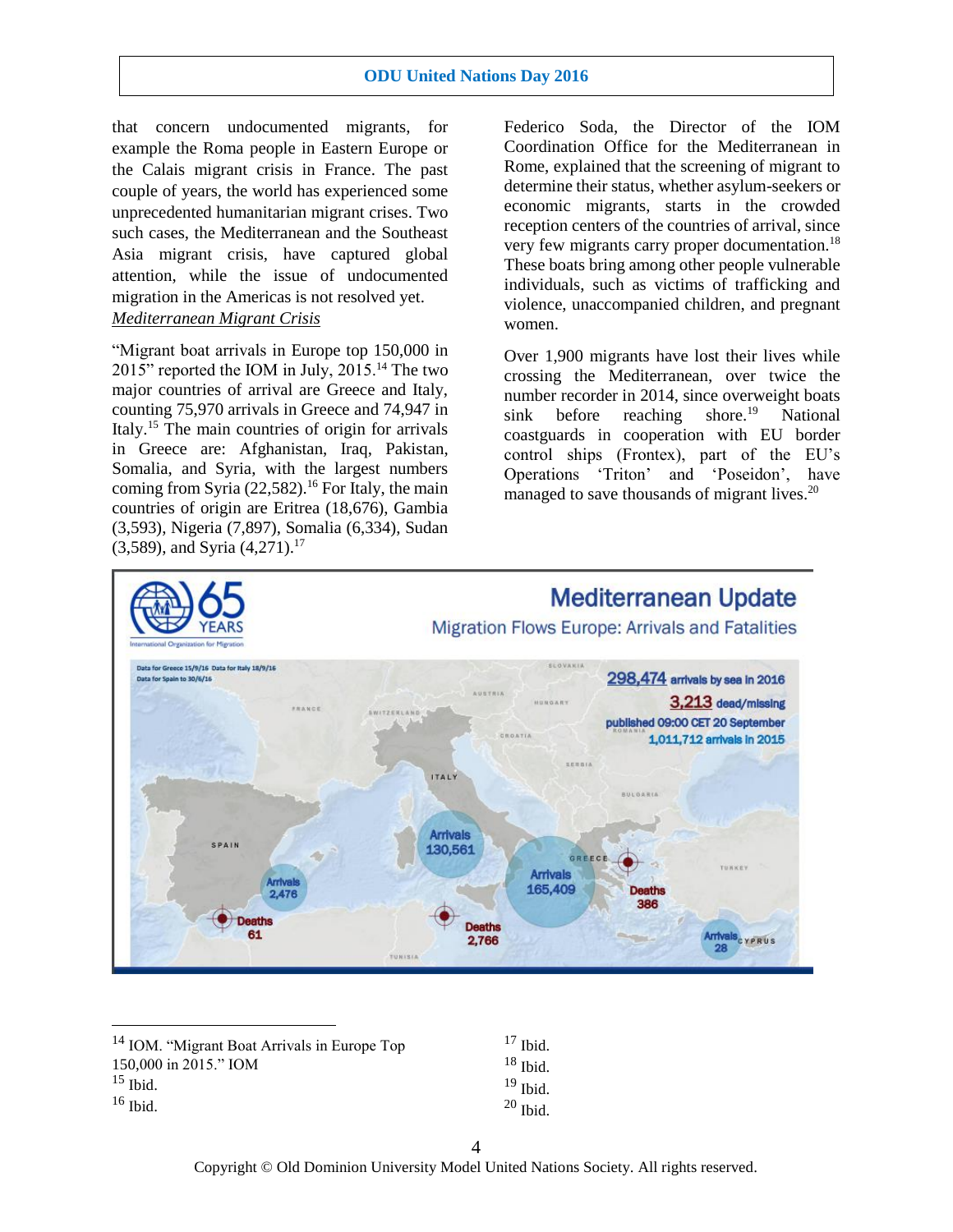



# **Addressing Undocumented Migration**

by Kleopatra Moditsi Old Dominion University Model United Nations Society

According to BBC, the European Commission wants to redistribute 40,000 of these migrants more equally across the EU based on a distribution key that takes account of the population, gross domestic product, unemployment, and number of refugees already taken in.<sup>21</sup> This plan, though applauded by the United Nations<sup>22</sup>, triggers many reactions from the members of the EU. France and Germany, which together are expected to receive more than 30% of the redistributed migrants, request a "fairer burden-sharing."<sup>23</sup>

Poland opposes the idea altogether claiming that member states should be able to make their own decisions.<sup>24</sup> Spain says the commission has taken inadequate account of internal issues, namely unemployment, currently at 23%, and alreadyexisting undocumented migrants.<sup>25</sup> The fact that under EU law, Ireland, Denmark and the UK are exempted from the plan intensifies the general disagreement.

Another controversial proposal by the EU's foreign policy chief, Federica Mogherini, involves the destruction of boats in order to curb smuggling networks. $26$  The UN has urged the commission to refrain from risking migrant lives while pursuing anti-smuggling initiatives, and to always confirm with international law.<sup>27</sup>

 $\overline{a}$ 

 $24$  Ibid.

<sup>&</sup>lt;sup>21</sup> Paul Adams. "Migrants: What Europe Can Achieve." BBC News.

<sup>22</sup> UN News Center. "UN welcomes European Union proposals for 'visionary' migration reforms." UN News Center.

<sup>23</sup> Adams, "Migrants: What Europe Can Achieve."

 $25$  Ibid.

 $26$  Ibid.

<sup>27</sup> UN News Center. "UN welcomes European Union proposals…"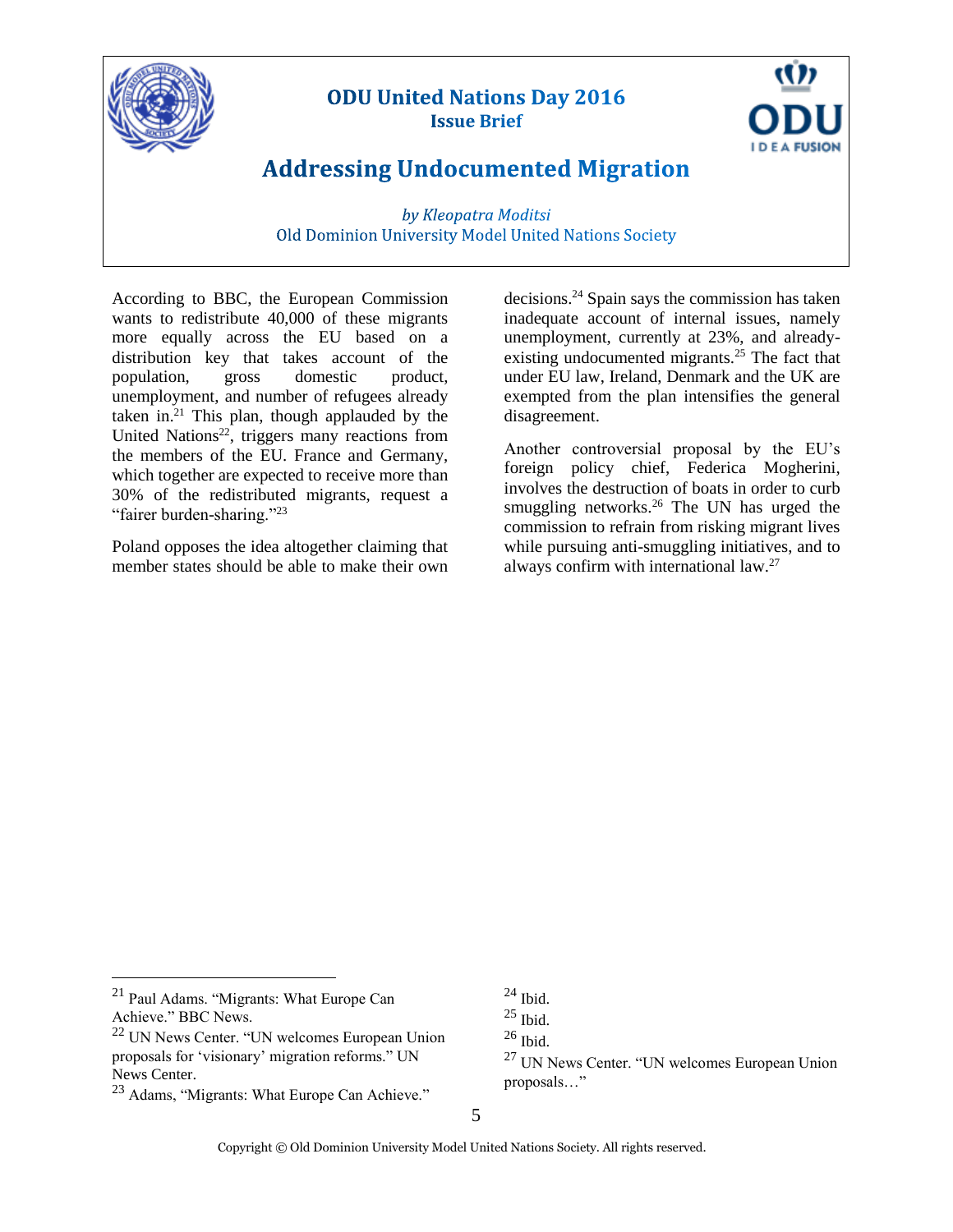



# **Addressing Undocumented Migration**

by Kleopatra Moditsi Old Dominion University Model United Nations Society

# **DESPERATE JOURNEYS: The Rohingya People**

# Rohingya and Bangladeshi migrants have landed in Malaysia and Indonesia

About 1,600 Rohingya and Bangladeshi migrants from Myanmar have landed in Malaysia and Indonesia over the past two days, apparently after human traffickers abandoned their virtual prison ships and left them to fend for themselves, officials said on May 11.

# "WE HAD NOTHING T Rashid Ahmed, 43-year-old Rohingya man who was on one of the boats

# Who are the Rohingya people?

The Rohingya are an ethnic community who live in Myanmar's western Rakhine state. A Muslim people, the Rohingya have for decades suffered from state-sanctioned discrimination in Buddhist-majority Myanmar, which considers them illegal settlers from Bangladesh.

 $\bigcirc$ 

 $\overline{a}$ 

Source: Al Jazeera & angencies



## *Southeast Asia Migrant Crisis*

Migration within Asia has historically been primarily illegal due to the governments' unwillingness to manage it. Especially in the Southeast Asia, flows of undocumented immigrants cross the border between Thailand and Malaysia, while Thailand has also been the destination country for 1.7 million illegal workers mainly from Myanmar. This past May, however, the number of illegal migrants leaving Myanmar reached record numbers. The Rohingya Muslims try to flee persecution in the predominantly Buddhist Myanmar, where they are being denied

basic human rights and citizenship. Smugglers make high profits from smuggling Rohingya refugees and job-seeking Bangladeshi migrants into Thailand. So when smugglers abandoned ships with thousands of people due to a Thailandlaunched crackdown, thousands of migrants were left stranded at sea. $28$  The governments of Indonesia, Malaysia, and Thailand refused to accept the migrants, discouraging local fishermen from offering help and shelter.<sup>29</sup>

The Secretary-General, Ban-Ki-Moon, appalled by this behavior, spoke to the Prime Ministers of Malaysia and Thailand reiterating the importance

<sup>28</sup> Agencies. "South-east Asia migrant crisis: numbers are now 'alarming', talks told." The Guardian.

 $29$  UN News Center. "In talks with Southeastern Asian leaders, top UN officials stress need to protect migrants stranded at sea." UN News Center.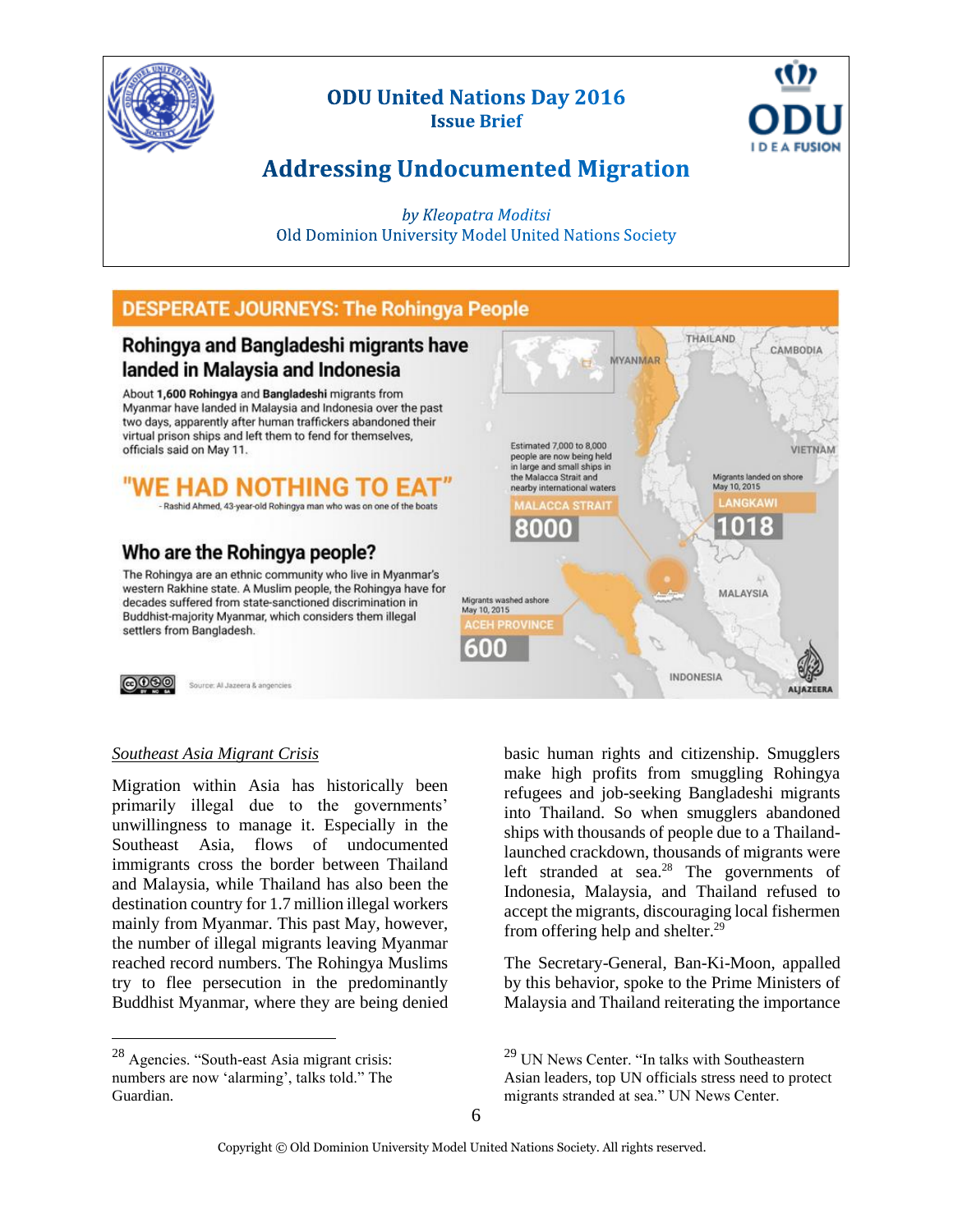of protecting lives and upholding international law.<sup>30</sup> Since then, at least  $\overline{4,800}$  people have been disembarked in Bangladesh, Indonesia, Malaysia, Myanmar, and Thailand, while the Myanmar navy has seized boats with 700 illegal migrants at times.<sup>31</sup> The United Nations High Commissioner for Refugees (UNHCR), the lead-UN agency on these issues, and the IOM have provided humanitarian aid to the injured and famished survivors in the receiving locations. Indonesia and Malaysia have agreed to provide shelter for the immigrants for a year, but Bangladeshis were asked by the Indonesian government to return to their home country.<sup>32</sup> During an emergency meeting of the Association of Southeast Asian Nations (ASEAN), law enforcement actions against trafficking and smuggling were established and discussions about alternatives to detention centers have taken place.<sup>33</sup> UNHCR has reaffirmed its willingness to share technical expertise in screening and seeking solutions for refugees and help rally support for ASEAN's efforts.<sup>34</sup>

## *Central America Migrant Crisis*

Ever since the number of undocumented immigrants was stabilized to about 11.3 million immigrants in the US after the Great Recession<sup>35</sup>, officials claim that the problem has been solved. Most unauthorized migrants in the US have been long-term residents of the country, with a median time of almost 13 years, and these migrants are considered by President Obama as recipients of a temporary reprieve from deportation. $36$  The fact that American authorities have detained far less people in the southern border in 2015 than 2014, with a difference of about 92,300 people, seems

 $\overline{a}$ 

to support the notion that the increased security measures around the borders have prevented migrants from attempting to enter the US illegally.<sup>37</sup>

Taking into account the increased border control on the Mexican southern border may change that view. Between October and April of 2015, Mexican officials have detained nearly 93,000 Central American migrants, a number which was down to 49,800 the same period in 2014.<sup>38</sup> People from El Salvador, Honduras, and Guatemala still attempt to flee gang violence, extreme poverty and persecution, but they are haltered by the lengthy asylum application process in Mexico, which granted only 16% of claims filed by Central Americans in 2014.<sup>39</sup> The US has set aside less than \$300 million for foreign aid in Central America.<sup>40</sup> This amount may seem adequate, nevertheless, it is important to keep in mind the thousands of migrants reaching the southern border of Mexico and their resolve to reach the US or even Canada. If local gangs decide to take up migrant smuggling activities, a spike in illegal immigration and criminal activity may follow causing a new crisis that will require even larger amounts of foreign aid and intervention by the UN to be resolved.

## **United Nations action**

One of the most fundamental documents in the UN, the Universal Declaration of Human Rights (UNDHR), guarantees that everyone has the right to leave any country, including his/her own, and

 $30$  Ibid.

<sup>&</sup>lt;sup>31</sup> UN News Center. "UN agency welcomes new proposals by Southeast Asian States on region's refugee and migrant issues." UN News Center.

<sup>32</sup> Agencies. "South-east Asia migrant crisis: numbers are now 'alarming', talks told." The Guardian.

<sup>&</sup>lt;sup>33</sup> UN News Center. "UN agency welcomes new proposals by Southeast Asian States on region's refugee and migrant issues." UN News Center.  $34$  Ibid.

<sup>35</sup> Jeffrey S. Passel, D'Vera Cohn, Jens Manuel Krogstad, and Ana Gonzales-Barrera. "As Growth Stalls, Unauthorized Immigrant Population Becomes More Settled." Pew Research Center. <sup>36</sup> Ibid.

<sup>&</sup>lt;sup>37</sup> The Editorial Board. "Central America's Unresolved Migrant Crisis." The New York Times. <sup>38</sup> Ibid.

 $39$  Ibid.

 $40$  Ibid.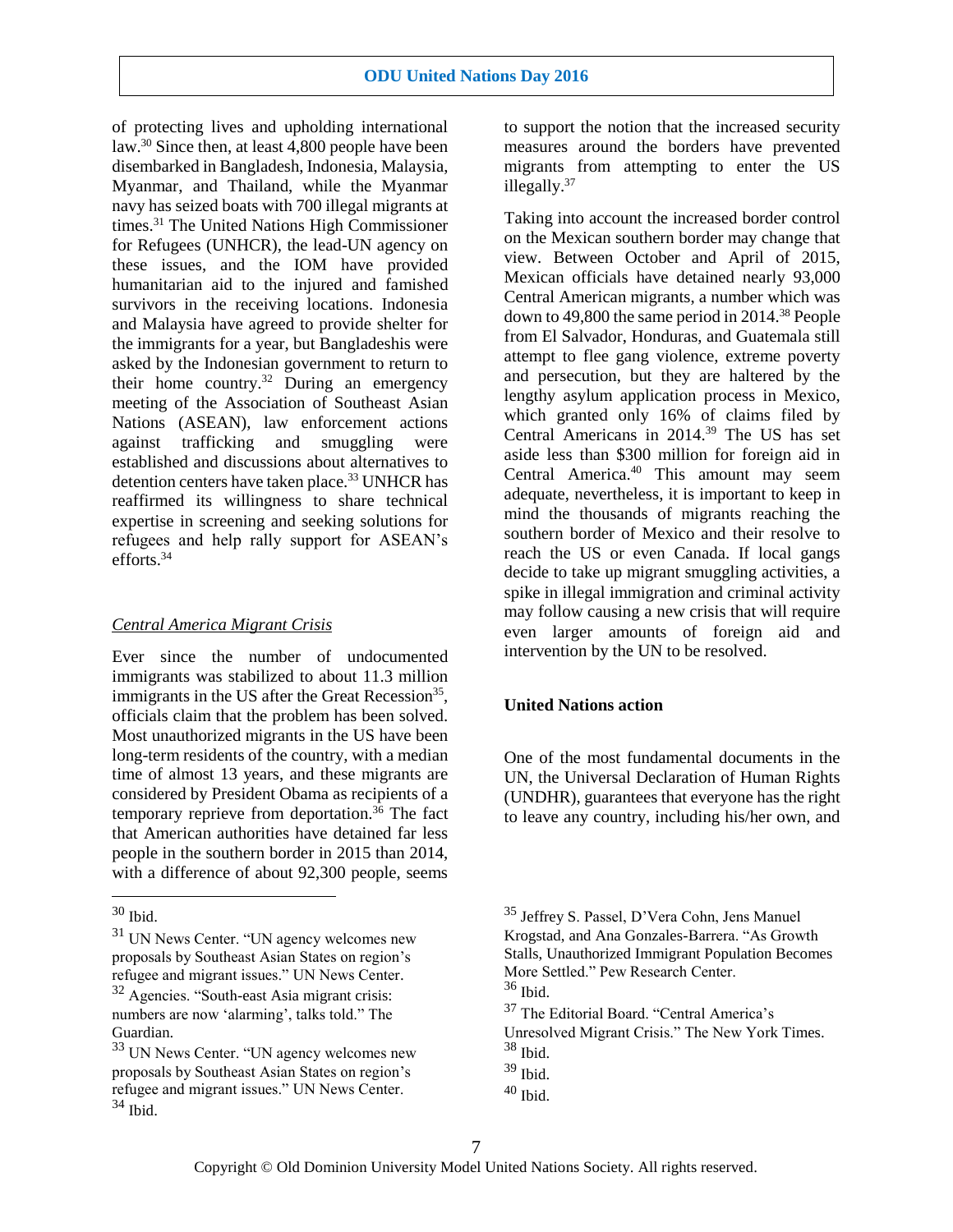to return to his/her country.<sup>41</sup> In urgent situations like the ones described above, different documentations take effect. The General Assembly includes the subject of migration and its effect on countries' development in its agenda frequently. Here are some of the landmark documents the GA has passed:

## *International Convention on the Protection of the Rights of All Migrant Workers and their Families*

This document represents the milestone in UN's attempts to protect the rights of migrant workers regardless of their legal status. The majority of rights guaranteed by this document consist a repetition of the rights enumerated by the UNDHR. While Parts I and II of the Convention define the document's application and ensures non-discriminatory behavior of states towards all migrants and their family members, Parts III and IV spell out the human rights of these groups.<sup>42</sup> Some of the rights highlighted for migrant workers and family members are: the right to free movement and life, the prohibition of torture and slavery of migrants and their family members, the right to freedom of thought, religion, and expression of such beliefs and opinions.<sup>43</sup> Other enumerated rights include: the right to privacy, protection of the law obliging states to perform due process, protection against the arbitrary deprivation of property and collective expulsion.<sup>44</sup>

Special attention should be paid to the right to information, which makes states responsible for informing migrants of their rights free of charge and in the language they can understand. Furthermore, Article 68 of the Convention urges states to prevent and eliminate irregular migration and employment of undocumented workers, including measures against the spreading of misinformation concerning immigration and the imposition of effective punishments on those responsible for such actions, whether smugglers or employers.<sup>45</sup>

*Protocol against the Smuggling of Migrants by Land, Sea and Air, supplementing the United Nations Convention against Transnational Organized Crime*

<sup>41</sup> United Nations. "The Universal Declaration of Human Rights." United Nations.

<sup>42</sup> United Nations. "International Convention on the Protection of the Rights of All Migrant Workers and

Members of Their Families", General Assembly Resolution 45/158 of 18 December 1990  $43$  Ibid.  $44$  Ibid.

 $45$  Ibid.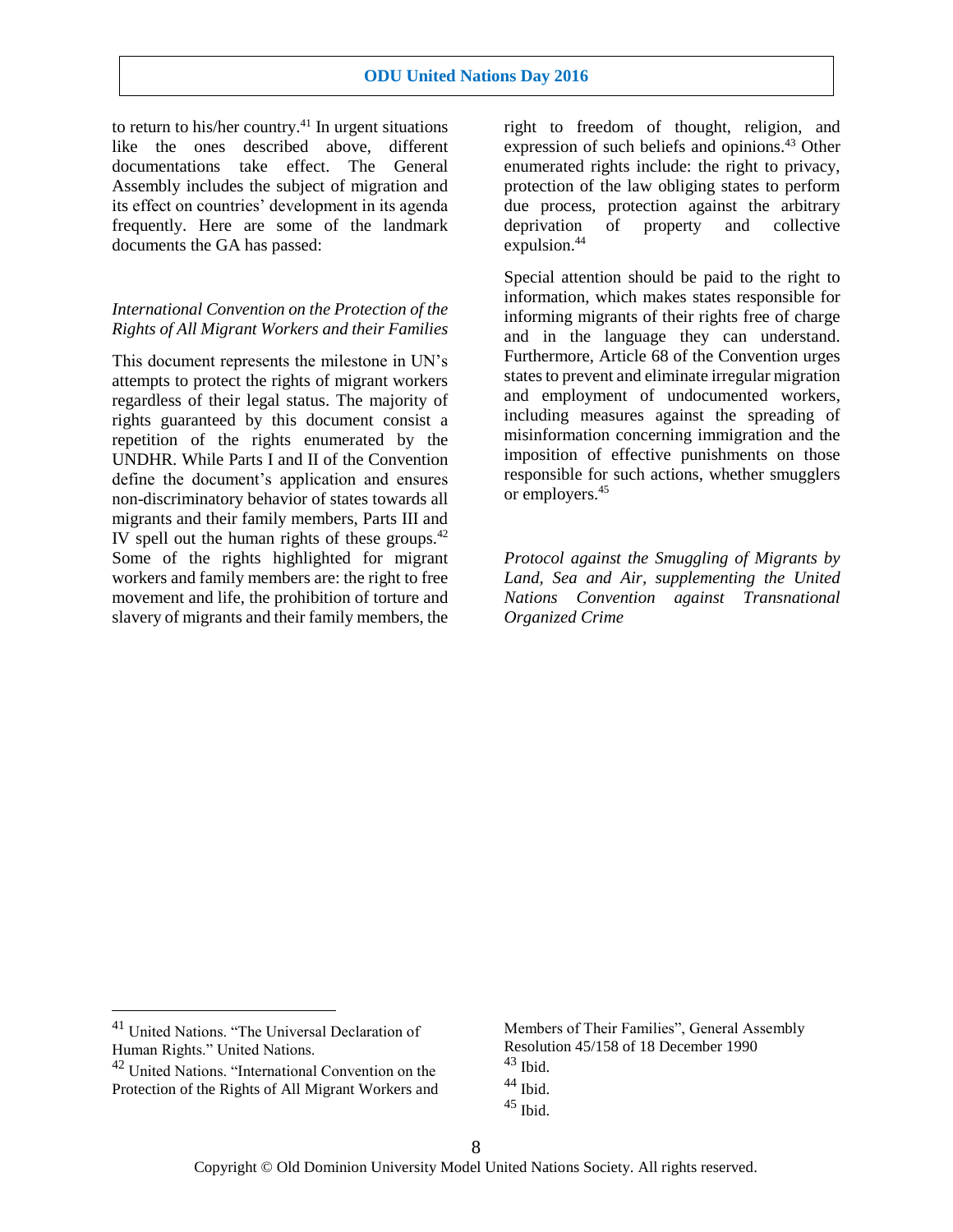



# **Addressing Undocumented Migration**

by Kleopatra Moditsi Old Dominion University Model United Nations Society



In 2000, the UN General Assembly adopted the United Nations Convention against Transnational Organized Crime and two protocols: the Protocol to Prevent, Suppress, and Punish Trafficking in Persons, Especially Women and Children and the Protocol against the Smuggling of Migrants by Land, Sea and Air. Since migrant crises occur usually when mass migrant smuggling is involved, this document defines and attempts to combat the smuggling of migrants.

The official definition of the term "smuggling of migrants" is "the procurement in order to obtain, directly or indirectly, a financial or other material benefit, of the illegal entry of a person into a State Party of which the person is not a national or a permanent resident."<sup>46</sup> The sixth article of the protocol urges states to adopt legislation that establishes as criminal offense: a) the smuggling of migrants or participating in its organization and direction, b) the production and use of fraudulent travel or identity documentation to enable the smuggling of migrants, c) endangering, or likely endangering, the lives or safety of migrants, d) entailing inhuman or degrading treatment, including exploitation, of such migrants.<sup>47</sup> However, those migrants who have been the object of such contact are not to be criminally prosecuted.

In case of reasonable suspicion that a vessel is smuggling migrants, state officials can board and search the vessel, check its authorization and take appropriate measures in full cooperation with other states. Such cooperation includes the exchange of information among states, border controls, denial of entry or revocation of visas of persons caught, specialized training for immigration and other relevant officials and increase public awareness on the matter. When dealing with such situations, officials should always preserve and protect the rights of the migrants, mainly the right to life, and refrain from using torture or other degrading, inhuman, or cruel treatment or punishment. In addition, officials should protect the migrants against violence by other individuals or groups. In order to return migrant to the country of their origin,

<sup>46</sup> United Nations Office on Drugs and Crime.

<sup>&</sup>quot;United Nations Convention Against Transnational

Organized Crime and the Protocols Thereto", United **Nations** <sup>47</sup> Ibid.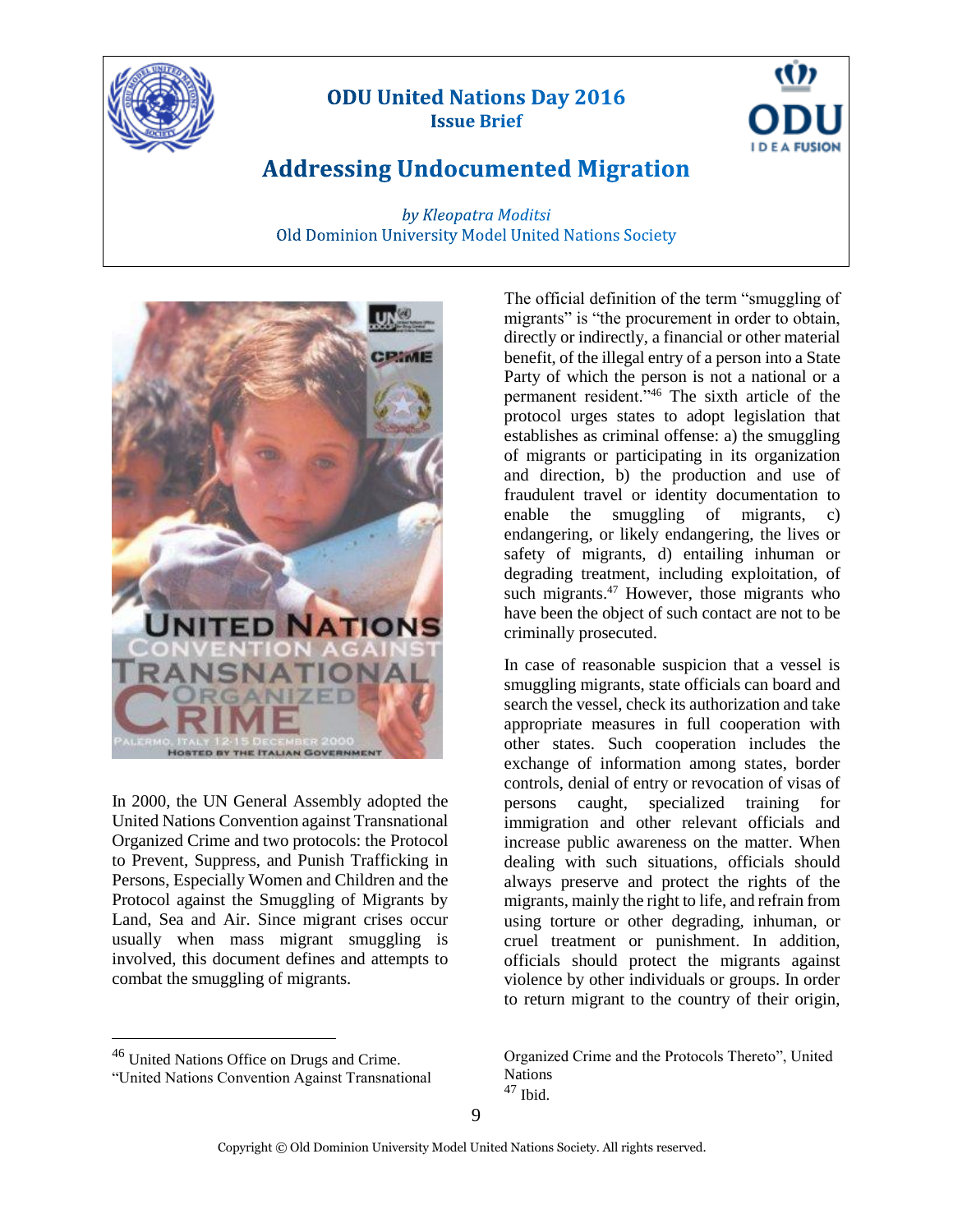proper documentation must be obtained and the return should occur in an orderly and decent manner.

### *United Nations Summit on Large Movements of Refugees and Migrants*

For the first time, Heads of State from all around the world gathered to address the migrant crises. First order of business was the integration of the IOM into the UN. Now the International Organization for Migration is considered the UN Migration Agency. Since this summit occurred in late September of 2016, no new policies or regulations have been adapted yet. However, the goal of the summit is to come up with a common migration policy, sensitive towards migrants' human rights and accepted by all states collectively.

#### **Country and Bloc Positions**

*African Union:* The Migration Policy Framework is a document including the AU's recommendations and stands about migration. Some of the proposed measures include: regional cooperation in a) adopting common policies to counter migrant smuggling, b) information sharing, c) joint cross-border patrols for neighboring states, and d) consultative mechanisms and dialogue on irregular migration.<sup>48</sup> The document also addresses the matter of re-admission of irregular migrants to the country of their origin.<sup>49</sup> The AU encourages states to accept their nationals who illegally migrate to other countries in a manner that respects their human rights and facilitates a smooth re-integration.

<sup>48</sup> African Union. "Statement by Dr. Mustapha Sidiki Kaloko (AU Commissioner for Social Affairs) at the Global Forum on Migration and Development", African Union (Mauritius: African Union, 21-22 November 2012).

 $\overline{a}$ 

<sup>50</sup> Heidi Østbø Haugen. "Destination China: The Country Adjusts to its New Migration Reality." Migrationpolicy.org

*China:* For decades, the 1985 Law of Administration of Entrance and Exit of Foreigners was encouraging immigrants to enter China causing a sharp increase in the number of immigrants in the country.<sup>50</sup> However, the fear of social instability due to the immigrants' presence led to the adoption of the 2012 Exit and Entry Administration Law. Aiming at combating illegal entry, residence and work in China, this law raises the penalties for all immigration offenses including aiding undocumented migrants.<sup>51</sup> Illegal aliens unable to pay for their repatriation are being detained for long periods of time. It also identifies the groups of migrants mostly welcome by the government, which include: ethnic Chinese living outside of China, high-level professionals, refugees and asylum seekers.<sup>52</sup>

#### *European Union*

In 2008, the approximate number of illegal aliens within the European Union (EU) ranged from 1.9-3.8 millions.<sup>53</sup> Recent unrest in the Middle East and African continent, however, has led to an influx of irregular migrants in the EU creating what has been previously analyzed as the Mediterranean migrant crisis. Responses to such emergencies include the migrant redistribution plan and regular boat inspections to curb migrant smuggling. For long term solutions to the issues undocumented migration creates the EU has put together the Agenda on Migration.<sup>54</sup> The most controversial item being the "remodeling of legal migration," calling for the potential creation of an "EU-wide pool" to include all qualified jobseeking migrants which will be accessible to employers and authorities.<sup>55</sup> Initiating talks with the African Union about addressing the roots of irregular migration has also been among the plans of the EU, unfortunately with no definite results.

<sup>49</sup> Ibid.

 $51$  Ibid.

 $52$  Ibid.

<sup>53</sup> United Nations. "International Migration Policies: Government Views and Priorities 2013." (New York: United Nations Department of Economic and Social Affairs ׀ Population Division, 2014) p. 91. <sup>54</sup> Paul Adams. "Migrants: What Europe Can

Achieve." BBC News.

 $55$  Ibid.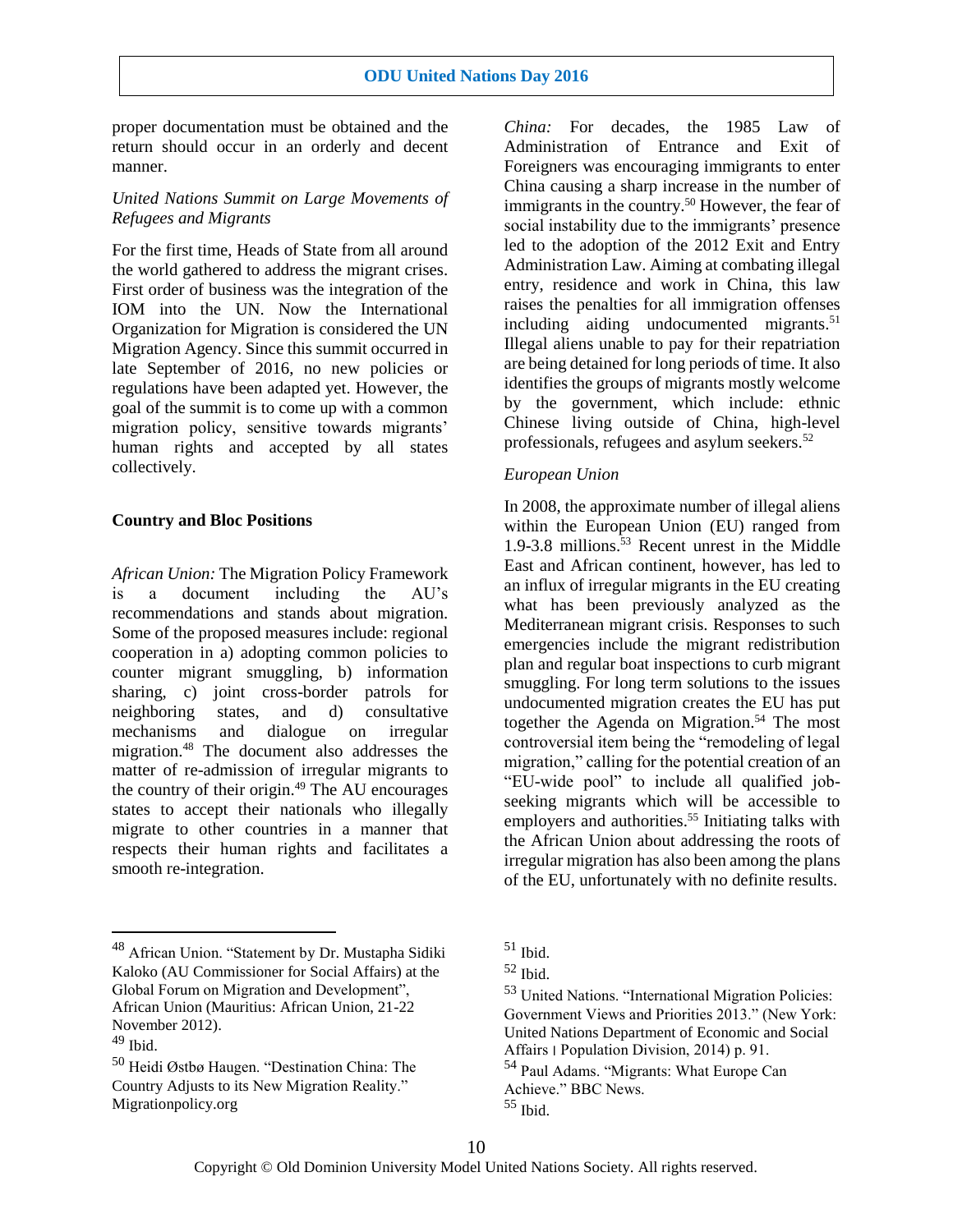*Non-Aligned Movement:* The largest voting Bloc in the UN, the Non-Aligned Movement (NAM) draws together 120 Member States, mostly former colonies of Africa, Asia and Latin America.While the AU focuses on establishing a more coherent regional cooperation, other member-states of the Non-Aligned Movement express other concerns. Countries of the Middle East consider their levels of immigration to be too high and have launched efforts to restrict migration through restrictions on immigrant employment.<sup>56</sup> In Southeast Asia, states focus on resolving emergencies. Countries like Bangladesh, Indonesia, Malaysia, Mongolia and the Philippines efforts concentrate on establishing humanitarian relief mechanisms, reducing the amount of time migrants spend in detention centers and creating administrative framework to recognize asylum-seekers and distinguish them from undocumented migrants. $57$ 

*Russia:* Russia struggles with irregular migration due to the great length of its border and the lack of adequate border controls, encouraging migrants to resolve to illegal entry.<sup>58</sup> The largest numbers of irregular migrants in Russia come from Kazakhstan and other Central Asian states in the east, as well as countries of the former Soviet Union in the west.<sup>59</sup> Due to the lack of funds, the government is unable to prevent illegal entry of migrants and deport the violators. Some of the long discussed policies to be taken up by the government include the strengthening of sanctions against employers who hire illegal migrants as workers and the legalization of migrants that could benefit the country economically.

*United States of America:* As mentioned before, the number of undocumented migrants in the US has stabilized at around 11.3 million. Current immigration policies include increased border controls and cooperation with Mexico in

 $\overline{a}$ 



discouraging migrants from heading north. $^{60}$  The Obama administration even looks favorably upon granting temporary relief from deportation or even amnesty to certain illegal migrants. Nevertheless, elections are coming up. Some candidates approve Obama's vision, but others take a very different stand. Ideas such as immediate deportation of all illegal aliens or building a physical wall on the southern border could materialize in case a change in power occurs. Regardless of the government in power, there is always the possibility of a new wave of immigration happening on the southern border.

## **Essential Questions**

Besides answering the central issue of how to eliminate irregular migration overall, there are some pertinent questions that need to be addressed.

- How the UN can help states prepare for sudden waves of irregular migration?
- What can be done to ensure that migrant rights are not violated?

<sup>56</sup> Martin Baldwin-Edwards. "Migration in the

Middle East and Mediterranean." Global

Commission on International Migration (GCIM).

<sup>57</sup> UN Office of the United Nations High

Commissioner for Refugees (UNHCR). "2012 UNHCR subregional operations profile – South-East Asia." UNHCR

<sup>58</sup> Eugene Krassinets. "Illegal migration and employment in Russia." Informal Network on Foreign Labour in Central and Eastern Europe.  $59$  Ibid.

<sup>60</sup> The Editorial Board. "Central America's Unresolved Migrant Crisis." *The New York Times*.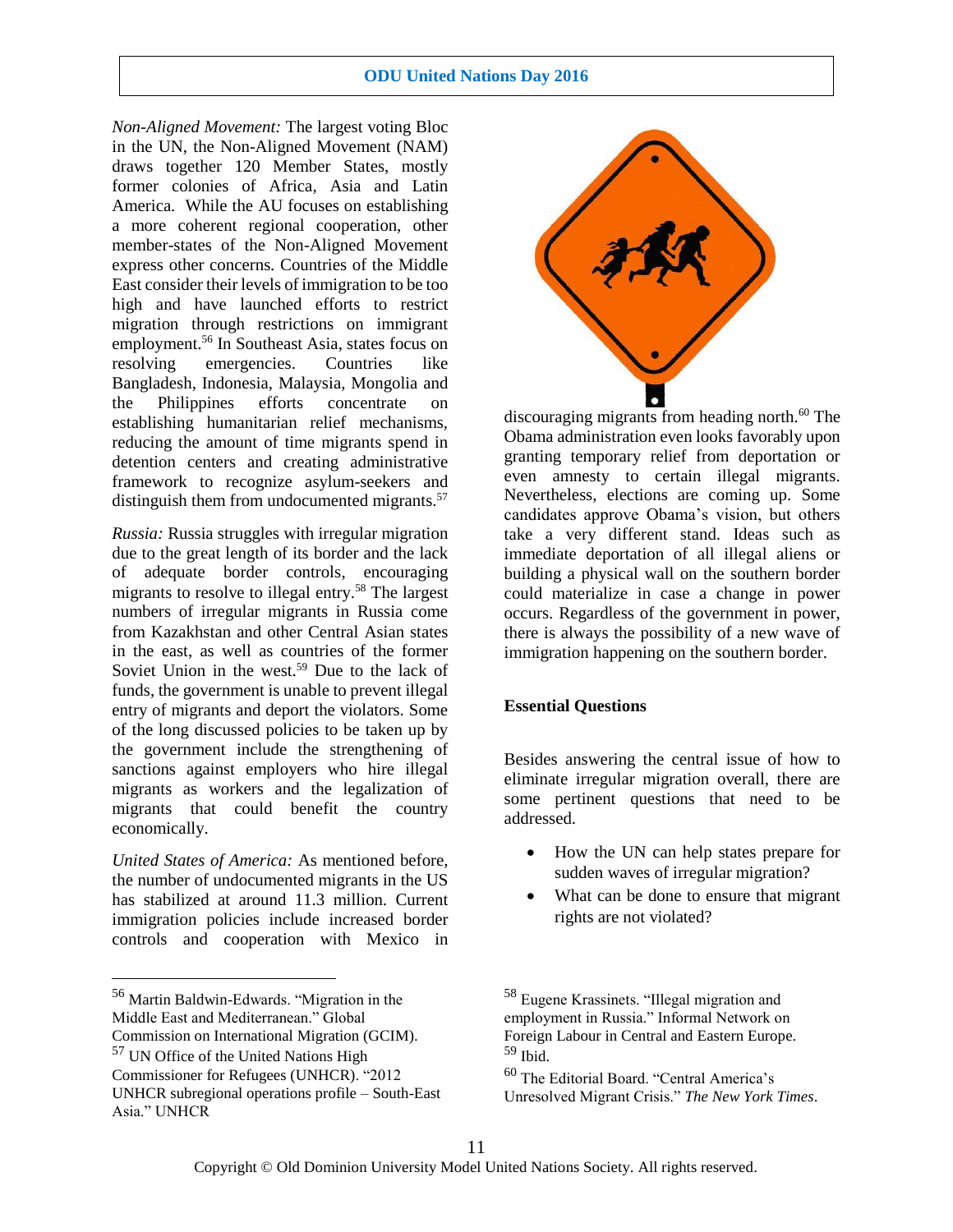- What are some ways to curb undocumented migration long term?
- How does current UN action address the issue? What other actions should the UN adopt?

### **Policy options in the UN**

Because they are compromises among the Member States, UN resolutions usually lack the sharp tone often associated with a particular country's own policy. Often the UN is unable to act forthrightly on difficult issues like this. The best it can often is to establish general principles for the member States to interpret as they will. Some options that might be considered are listed below, although the list is far from complete:

- Call on Member States to better meet the humanitarian needs of refugees and migrants, to insure basic humanitarian standards are met everywhere, or in specific regions, but leave implementation to the Member States.
- Provide economic askance to aid Member States receiving large numbers

of refugees and undocumented migrants, to better share the international burdens, and help ensure adequate treatment of individuals. Thresholds for eligibility, financing and a process for distribution of aid money would have to be established.

- Strengthen the UN Office of the United Nations High Commissioner for Refugees (UNHCR), with greater powers and much better financing, to better aid refugees and migrants to insure basic humanitarian conditions are assured, in refugee camps, in transit and on arrival in destination countries. Financing would have to be agreed by the Member States.
- Greatly expand regional economic development and post-conflict stabilization around the world to reduce the pressures that lead people to flee their homelands. Again, financing would be a major issue to overcome.

## **Bibliography**

[Adams, Paul. "Migrants: What Europe Can Achieve." BBC News. 16 June 2015](http://www.bbc.com/news/world-europe-33103246)

African Union. "Statement by Dr. Mustapha Sidiki Kaloko (AU Commissioner for Social Affairs) at the Global Forum on Migration and Development", African Union (Mauritius: African Union, 21-22 November 2012).

[Agencies. "South-east Asia migrant crisis: numbers are now 'alarming', talks told."](http://www.theguardian.com/world/2015/may/29/south-east-asia-migrant-crisis-numbers-are-now-alarming-talks-told) *[The](http://www.theguardian.com/world/2015/may/29/south-east-asia-migrant-crisis-numbers-are-now-alarming-talks-told) [Guardian.](http://www.theguardian.com/world/2015/may/29/south-east-asia-migrant-crisis-numbers-are-now-alarming-talks-told)* [29 May 2015.](http://www.theguardian.com/world/2015/may/29/south-east-asia-migrant-crisis-numbers-are-now-alarming-talks-told)

[Baldwin-Edwards, Martin. "Migration in the Middle East and Mediterranean." Global](http://iom.ch/jahia/webdav/site/myjahiasite/shared/shared/mainsite/policy_and_research/gcim/rs/RS5.pdf) [Commission on International Migration \(GCIM\) \(accessed on August 19, 2015\).](http://iom.ch/jahia/webdav/site/myjahiasite/shared/shared/mainsite/policy_and_research/gcim/rs/RS5.pdf)

Baldwin-Edwards, Martin. "Towards a Theory of Illegal Migration: historical and structural components." *Third World Quarterly* 29, no. 7 (October 2008): 1449-1459. *Business Source Complete*, EBSCO*host* (accessed August 19, 2015).

[Castles, Stephen, Mark J. Miller. "Migration in the Asia-Pacific Region." Migrationolicy.org](http://www.migrationpolicy.org/article/migration-asia-pacific-region)

[European Union. "The Schengen area and cooperation." EUR-Lex \(accessed August 19, 2015\).](http://eur-lex.europa.eu/legal-content/EN/TXT/?uri=uriserv:l33020)